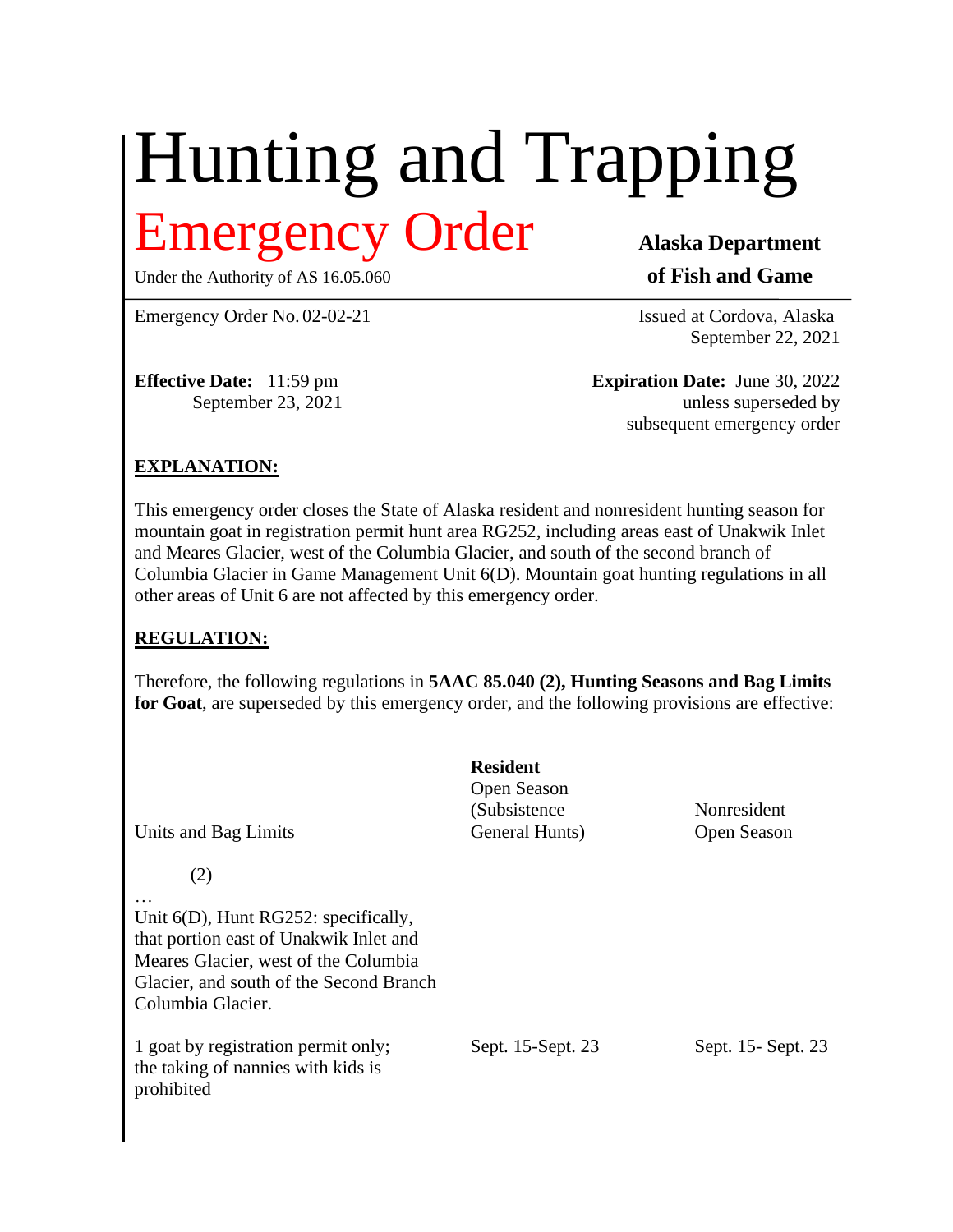…

All other mountain goat hunting regulations in Unit 6 are not affected by this emergency order.

> Doug Vincent-Lang Commissioner

('rarlotte Wester

By delegation to: Charlotte Westing Area Wildlife Biologist

### **JUSTIFICATION:**

The 2019 aerial survey resulted in a minimum count of 459 goats within mountain goat hunt area RG252. The department increased the maximum allowable harvest to 22 goat points. Each billy counts as one goat point, each nanny counts as two goat points, and an unrecoverable goat counts and 1.5 goat points. The current harvest is 13 billies and 2 nannies with additional hunters remaining in the field. Harvest that exceeds objectives could lead to reduced future hunting opportunity.

### **DISTRIBUTION:**

This emergency order is distributed to the recipients listed below. Copies are available from Department of Fish and Game offices in Anchorage, Juneau, Cordova and Fairbanks.

- 1. Lieutenant Governor's Office
- 2. Assistant Attorney General (Board of Game Liason)
- 3. Commissioner, Department of Fish and Game
- 4. Division of Wildlife Conservation **Director** 
	- Deputy Director Assistant Director Regional Supervisors Region II Area Biologists Regulatory Coordinator, Information Management
- 5. Division of Boards **Director** Board of Game
- 6. Division of Subsistence, Anchorage Regional Supervisor
- 7. Public Communications, ADF&G, Juneau, Anchorage
- 8. Department of Public Safety, Fish & Wildlife Protection **Director**